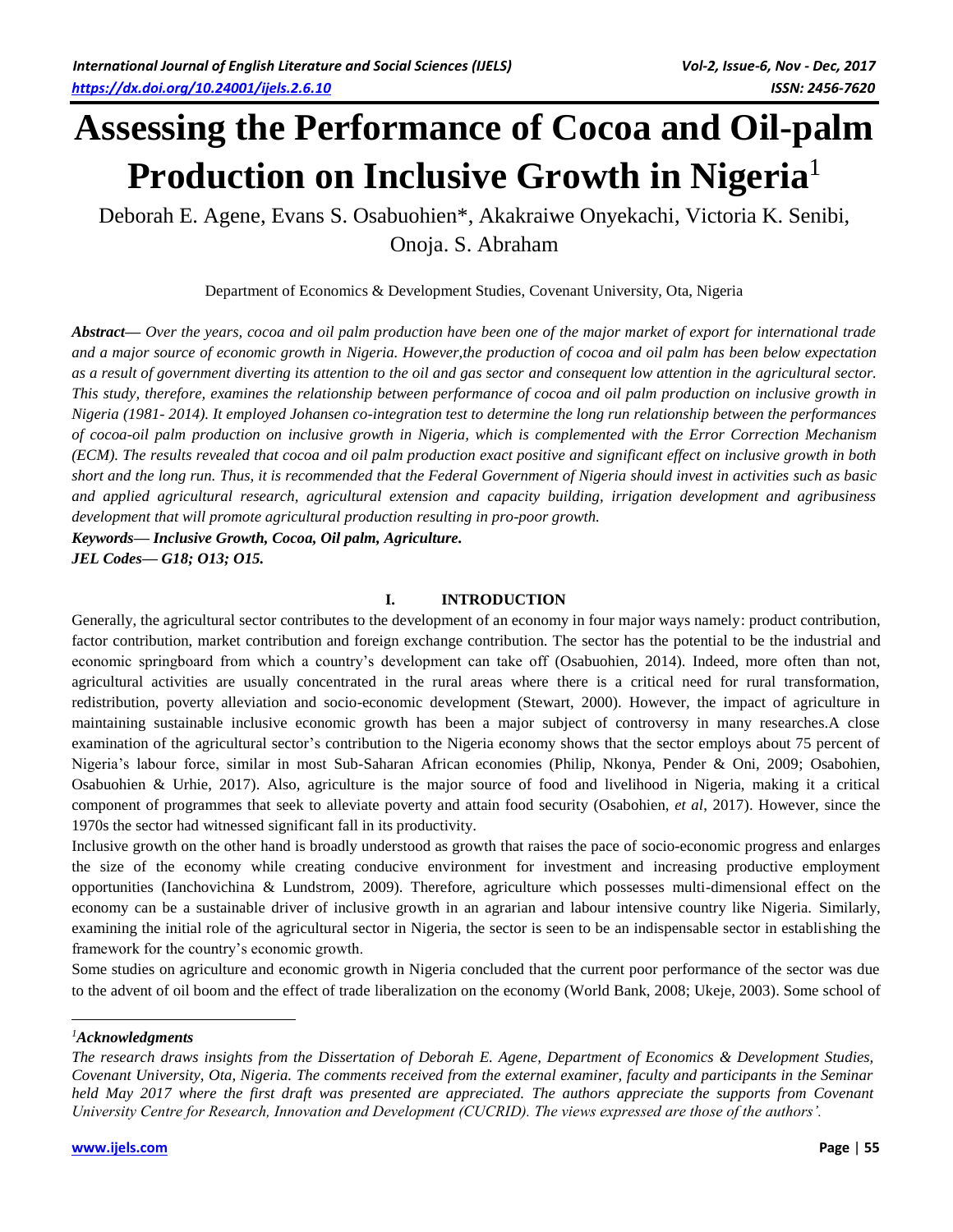thought rejects this argument; Aliyu (2001) asserted that public capital allocated to the agricultural sector during the pre-oil boom (1962-1974) were less than those of the post oil boom of 1975. Also, a number ofresearchers such as:Adofu, Abula and Agama(2012), Izuchukwu (2011), Udoh, Akpan and Effiong, (2011), Awokuse (2009), World Bank (2008), Ogundele and Okoruwa (2006), Adebayo (2006), Awotide (2004) among others examined various objectives such as effects of domestic savings, foreign direct investment on agricultural output and agricultural production as well as effect of agriculture on economic growth in Nigeria. However, these studies have not examined the isolated short and long run effects of cocoa and oil palm outputs on inclusive growth in Nigeria. Cocoa and oil palm are the two major drivers of crop production while crop productions substantially contribute not less than 70 percent of the agricultural outputs in the country.

In addition, few available empiricalstudies on inclusive growth did notcapture the three dimensions of inclusive growth, which this study brought to bear. This could have provided a more robust empirical finding on dynamics of inclusive growth. Therefore, in order to address this observed gap, this study incorporated the three core drivers of inclusive growth (that include:economic productivity, human capital development, and governance) into the analysis of coca-oil palm inclusive growth nexus. Consequently, the objective of this paper include an assessment of the trends of cocoa and oil palm production, determine the short and long run implications of cocoa and oil palm production on inclusive growth in Nigeria.This study consists of five sections, namely: the introductory section followed by literature review section which covers conceptual, theoretical and empirical review of the relationship between cocoa, oil palm production and inclusive growth components.The third section focuses on methodology, whichcovers the description of the data sources and techniques of analysis. The fourth section consists of analysis and discussion of findings while final section is the conclusion.

#### **II. REVIEW OF LITERATURE**

The Oil palm tree *(Elaesisguineensis*) belongs to the family *palmae* having 225 genera with over 2600 species is one of the most important economic crops in Nigeria. It was discovered thousands of years back in western Africa as a result of European merchants who traded with West Africa and purchased palm oil occasionally for use in Europe (Adeyemo, 2015).

The cocoa tree known as *Theobroma Cacao* belongs to the family *stericuliniacea*. Cocoa has its gene centre in the upper Amazon region of the South America from where it spread to different parts of the world (Amos, 2007). It is generally believed that cocoa cultivation in Nigeria started about 1879 when a local chief established a plantation at Bonny in the defunct Eastern Nigeria.

Inclusive growth has been described as output growth that is sustained over decades, which is broad-based across different economic sectors, creating productive employment opportunities for a great majority of the country's working age population, and reduces poverty (Ianchovichina&Lundstrom, 2012; The Commission on Growth and Development, 2008). Inclusive growth focuses on ways to raise the pace of growth by utilizing more fully parts of the labour force trapped in low-productivity activities or completely excluded from the growth process.

Olaiya (2016) examine the political economy of cocoa exports in Nigeria from 1970 to 2010. The study employed Ordinary Least Squares (OLS) analytical technique and subjective descriptive statistics such as tables, graph and trends. The study found that continued marginal decline in the aggregate output of cocoa attributes to low capacity building and utilisation for controlling the economic and ecological variables affecting cocoa producers. Likewise, Osarenren and Emokaro (2015) assessed the profitability of cocoa production under different management systems in Edo State Nigeria. A multistage sampling technique was used to select cocoa farmers in the study area. A well-structured questionnaire administered through interview schedules was used to collect data from the respondents. Data were analysed using descriptive statistics and budgeting analysis. They found that there is profitability from cocoa production irrespective of the type of government.

Another state level study by Alamu (2013) provide an analysis of the seedling subsidy policy and cocoa production in South-West Nigeria used data collected through interviews and questionnaire. The study employed both content and descriptive analytical techniques. The study found that 96 percent, 95 percent and 79 percent of the local governments in Osun, Ondo and Oyo state respectively are cultivating cocoa. Also, both Oyo and Ondo states had supplied more than one million seedlings while Osun supplied about 800,000 seedlings to their farmers every year since the launch of the seedling subsidy policy. In addition, Adefila (2013) evaluate the spatial effects of cocoa production on rural economy in Idanre-Ifedore area, Ondo State Nigeria. The study employed both secondary and primary data; primary data were generated from 80 randomly sampled households in the study area. Descriptive statistics such as mean and percentages, and analysis of variance (ANOVA) with and regression statistics were employed to analyse the data. The study found that socio-economic factor such as age of the cocoa farmer, their annual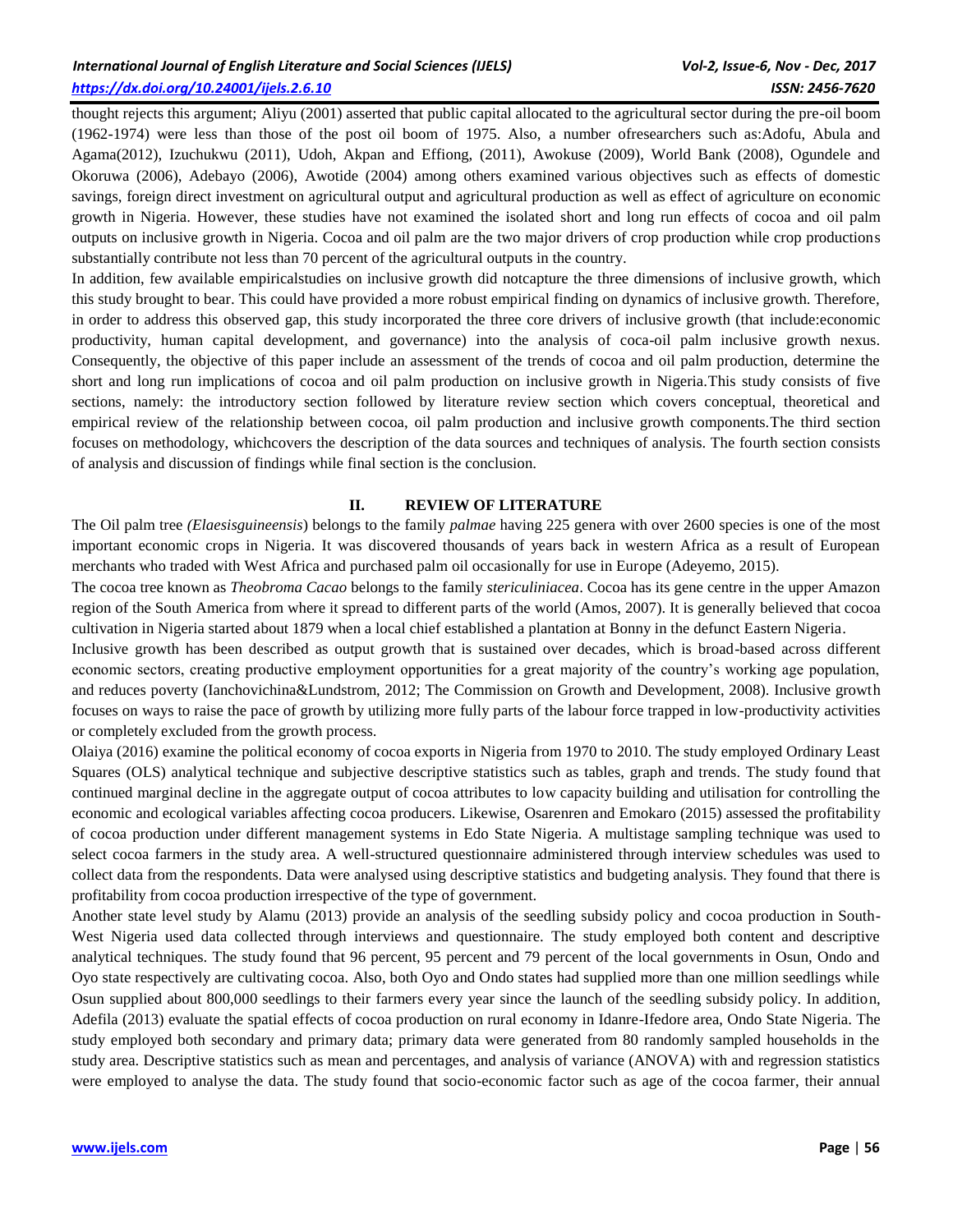income, age of their cocoa farms and farm size had strong positive influence on cocoa production in the State. They found that the adoption of innovation among the oil palm farmers is quite low.

On palm oil, Adeyemo (2015) provide an analysis of the determinants of palm oil production in Nigeria. The study employed Augmented Dickey Fuller unit root test, Johansen Co-integration test and Error Correction Mechanism on secondary data coving 1971 to 2010. The study found that palm oil price and the exchange rate are the major determinants of agricultural productivity in the long-run while price of crude oil is the most important determinant of palm oil productivity in the short-run. Likewise, Ayinde*et al*. (2012) examine the impact of emerging innovations on palm oil production in Osun State, Nigeria. Their study employed data sourced through questionnaire administer to 100 oil palm farmers in the state. The study employed descriptive statistical, t-test analysis and the logistic regression model. Akpan, *et al*. (2012) established empirical relationship between agricultural productivity and some key macroeconomic variables in Nigeria. The short-run and long-run elasticity of the agricultural productivity with respect to some key macro-economic variables were determined using the techniques of cointegration and error correction model.More so, Ugwu (2009) conducted a studying assessing the problems and prospects of commercial small and medium scale cocoa and palm oil production in Cross River, Nigeria. The study employed primary and secondary data analysed with simple descriptive statistics. It found that though the farmers makes profit in the long run, they are challenged by restricted land for cultivation, high cost of starting nurseries and plantations, increase labour cost and unavailability of skilled and unskilled labour.

From the foregoing and to the best of the knowledge of the researcher, there is dearth of studies evaluating the roles of cocoa and oil palm in agriculturally driven inclusive growth in Nigeria. Thus, this paper provides an empiricalassessment of the relationship between cocoa-oil palm production with inclusive growth components such as employment, income and consumption in Nigeria economy.

#### **III. METHODOLOGY**

#### **3.1 Theoretical Framework**

The theoretical model in figure 1 exhibits the key drivers of inclusive growth in an economy are economic growth, human development and good governance. First and foremost, faster and sustainable economic growth is pre-requisite of inclusive growth (Elena & Susana, 2010). Perhaps this best explains why the emerging economies like Brazil, Russia, India, China and South Africa (BRICS) focus more on the accelerated economic growth in the last couple of decades. Economic growth should provide basic socio-economic amenities in the form of food security, health for all, education for all, electricity for all, access to all weather-good roads and safe drinking water (Asian Development Bank, 2013). Government should achieve administrative efficiency and should guarantee gender equity so that the trickle-down effect of the growth will actually materialise. Good governance and gender equity will enhance the human capabilities component of inclusive growth (Alfredo, 2010).

Followed by economic growth productive employment is the key driver of inclusive economic growth since jobless growth is as dangerous as stagnation. Productive employment can increase the labour productivity. Employment outcome is an important outcome of inclusiveness. Naturally employment should be capable of poverty reduction. Inclusive growth assumes significant since it alone can uproot the absolute poverty. Inclusive growth can substantially reduce the income inequality both vertical and horizontal (Raunier&Kanbur, 2010). All these will enhance the quality inclusive growth in an economy (Paramasivan, Mani &Utpal, 2014).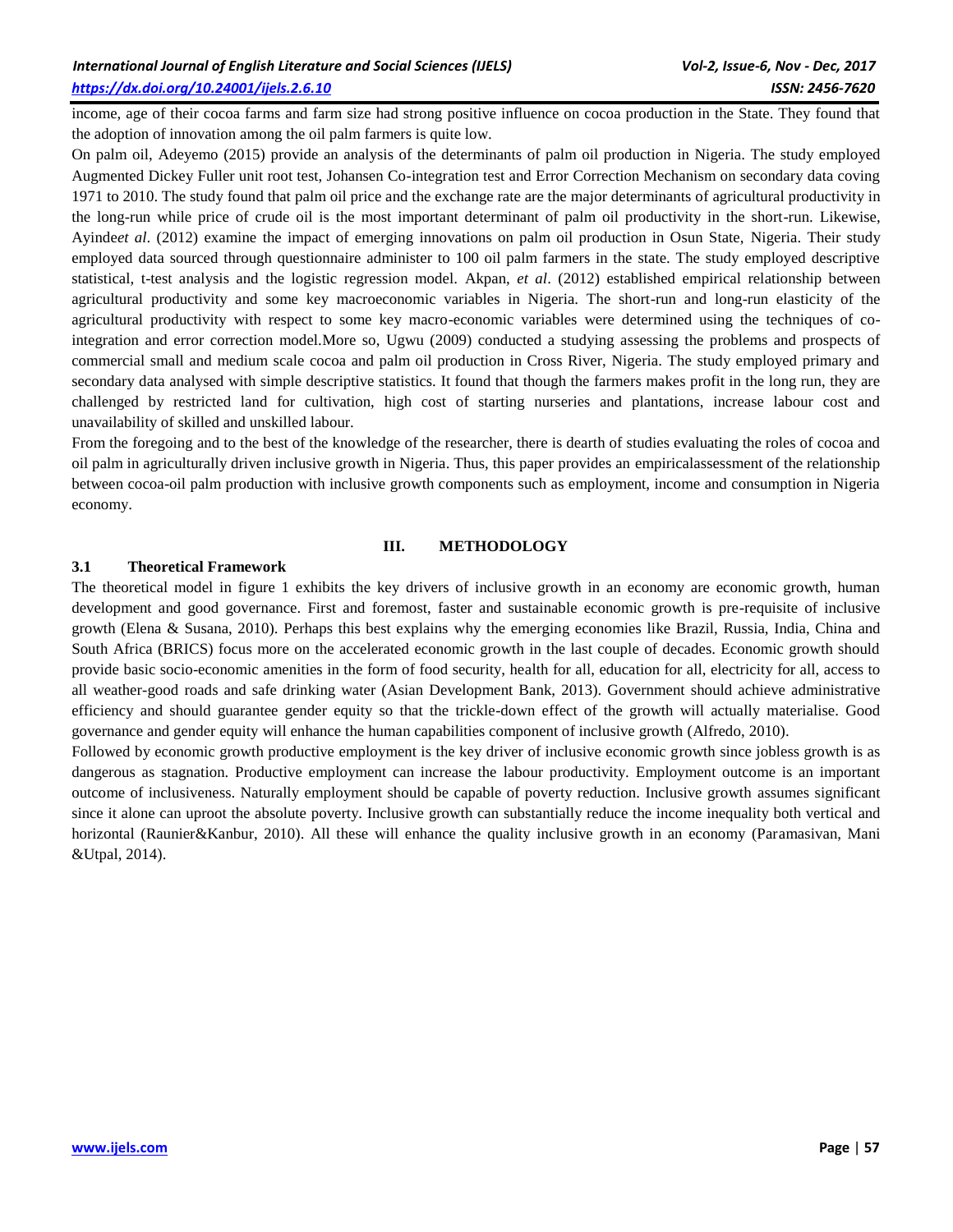

*Fig.1: Theoretical framework of Inclusive Growth*

Source: Adopted from Paramasivan, Mani and Utpal(2014)

#### **3.2 Model Specification**

This study adapts the model by Ozurumba and Onuorah(2016) where the effect of sectorial output on inclusive growth in Nigeria was employed both examined. This study modified their model by assessing of subsector of share of agriculture in Gross Domestic Product and replace HDI with inclusive growth index. Human Development Index is a composite of life expectancy at birth, education and per capita income which consist two out of the three major components of inclusive growth. Therefore, Ianchovichina&Lundstrom(2009) posit that inclusive growth should raise the pace of growth and enlarge the size of the economy, while levelling the playing field for investment (which access to electricity can foster), and increasing productive employment opportunities. Thus, the inclusive growth index employed in this study is a composite of per capita income, access to electricity (proxy by percentage change in electricity consumption per head), and active labour force (proxy by labour force participation rate from 15 to 65) using Principal Component Analysis (PCA). The PCA is used to convert three variables into one variable regarded as an index. This variable possesses the combined features and behaviour of all the time series variables involved. The model employed in this study is specified in equations (1):

 $InIGR_t = \alpha_0 + \beta_1 InOPLM_t + \beta_2 InCCOA_t + \beta_3 InLE_t + \beta_4 PSE_t + \beta_5 CPI_t + \varepsilon_t$ (1)

Where; InIG: Inclusive Index in percentage; CCOA : Cocoa outputs expressed in tons; OPLM : Oil Palm outputs expressed in tons; LE : Life Expectancy at birth; PSE: Post-secondary school enrolment; CPI: Corruption Index.

 $\alpha_0$  = intercept;  $\varepsilon_t$  = the stochastic error term;  $\beta_{1-5}$  = Parameter estimates

 $β<sub>1</sub> > 0; β<sub>2</sub> > 0; β<sub>3</sub> > 0; β<sub>4</sub> > 0; β<sub>5</sub> > 0$ 

### **3.3 Techniques of Estimation**

This paper first ascertains the test of the stationary properties of the series using the standard Augmented Dickey Fuller (ADF) test. After which, a co-integration test is performed to identify the existence of a long-run relationship, normalized co-integration to examine long run impacts and Error Correction Model (ECM) applied to estimate the speed of adjustment of the variables towards the long-run equilibrium path in response to any divergence occurring in the short-run.

#### **3.4 Data Sources and Description of Variables**

This paper employed annual time series data covering periods from 1981 to 2015 sourced from Central Bank Statistical Bulletin (2015), National Bureau of Statistics (2016), and World Bank's World Development Indicators (2016).

| Tword. The new result of the contraction of the contract of |                        |                                                                                                                                         |        |  |
|-------------------------------------------------------------|------------------------|-----------------------------------------------------------------------------------------------------------------------------------------|--------|--|
| Variables                                                   | Definition             | Measurement                                                                                                                             | Source |  |
| IG                                                          | Inclusive growth index | PCA of per capita income, employment WDI (2016)<br>generation and access to infrastructure<br>(electricity consumption per head in khw) |        |  |

*Table.1: Variable Description and Measurement*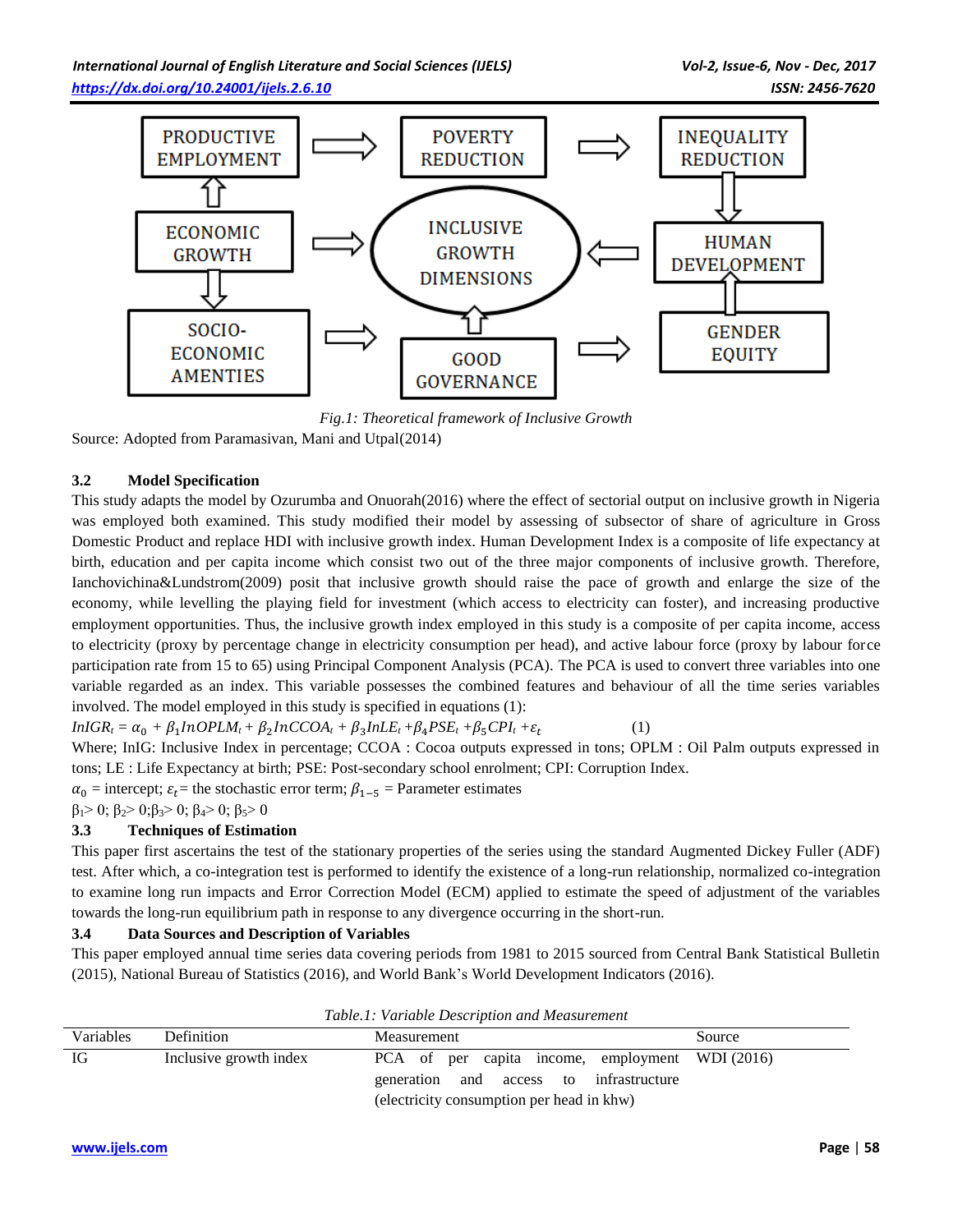*International Journal of English Literature and Social Sciences (IJELS) Vol-2, Issue-6, Nov - Dec, 2017*

| <b>CCOA</b> | 1,000<br>Cocoa<br>outputs<br>(in<br>metric tonnes) | Effect of cocoa on inclusive growth         | NBS (2012-2016)           |
|-------------|----------------------------------------------------|---------------------------------------------|---------------------------|
| <b>OPLM</b> | Oil palm outputs $(in 1,000)$<br>metric tonnes)    | Effect of oil palm on inclusive growth      | WDI (2016)                |
| LE          | Life expectancy at birth (in<br>years)             | Effect of Health on inclusive growth        | WDI (2016)                |
| <b>PSE</b>  | post-secondary enrolment                           | Effect of education on inclusive growth     | CBN (2015)                |
| <b>CPI</b>  | Corruption Index                                   | Effect of good governance on inclusive good | Transparency              |
|             |                                                    |                                             | International<br>(various |
|             |                                                    |                                             | issues).                  |

Source: Authors' compilation

#### **IV. ANALYSIS AND DISCUSSION**

#### **4.1 Descriptive Statistics**

Descriptive statistics are useful to have the clear picture about the quantitative description in a manageable form. It describes the basic feature of the data used in this study. The results for descriptive statistics for Nigeria are illustrated in the Table 2.

| Table.2: Descriptive Statistics |             |             |             |          |            |            |  |
|---------------------------------|-------------|-------------|-------------|----------|------------|------------|--|
| Variables                       | IG          | <b>OPLM</b> | <b>CCOA</b> | LE       | <b>PSE</b> | <b>CPI</b> |  |
| Mean                            | $-2.62E-15$ | 768.6882    | 227.9529    | 47.74297 | 409537.7   | 1.133529   |  |
| Median                          | $-0.199517$ | 792,0000    | 237.6000    | 46.33476 | 393735.0   | 1.100000   |  |
| Maximum                         | 3.929391    | 949.4000    | 345,0000    | 52.75427 | 915586.0   | 2.700000   |  |
| Minimum                         | $-3.308292$ | 500,0000    | 100,0000    | 45.85241 | 7791.000   | 0.000000   |  |
| Std. Dev.                       | 1.457898    | 122.2907    | 64.09106    | 2.256475 | 266071.1   | 1.045568   |  |
| <b>Skewness</b>                 | 0.339308    | $-0.849120$ | 0.017451    | 1.092090 | 0.315067   | 0.146307   |  |
| <b>Kurtosis</b>                 | 3.105702    | 2.865031    | 2.010507    | 2.633048 | 1.821392   | 1.445381   |  |
| Jarque-Bera                     | 0.668232    | 4.111497    | 1.388778    | 6.949167 | 2.530430   | 3.545156   |  |
| Probability                     | 0.715971    | 0.127997    | 0.499379    | 0.030975 | 0.282179   | 0.169894   |  |
| Sum                             | $-7.08E-14$ | 26135.40    | 7750.400    | 1623.261 | 13924281   | 38.54000   |  |
| Sum Sq. Dev.                    | 70.14038    | 493515.9    | 135552.9    | 168.0254 | $2.34E+12$ | 36.07598   |  |
| <b>Observations</b>             | 34          | 34          | 34          | 34       | 34         | 34         |  |

Source: Authors' computation from E-views (8.0) (2017)

The maximum oil palm outputs of Nigeria was 949,900 tonnes, minimum was 51,700 tonnes while the mean was 768,700 tonnes with standard deviation of 122,000 tonnes (as shown in Table 2). While outputs of cocoa was maximum at 345,000 tonnes, the minimum 100, 000 tonnes while the mean was 227.700 tonnes with standard deviation of 64,000 tonnes. Additionally, maximum life expectancy in Nigeria was 52.8 years, minimum was 45.9 years and mean of 47.7 years with standard deviation of 2.3 (as shown in Table 2). The post secondary school enrolment peak at 915,586 with minimum of 7,791 and mean of 409,537. The best reported corruption index of the country was 2.7 and the worst index was 1.1 as shown in Table 2.

#### **4.2 Stationarity Test**

The summary of results of Augmented Dickey Fuller (ADF) unit root presented in Table 3 shows that all the variables are stationary after first difference at 5% significant level. Therefore, this implies that all the variables are I(1) series. This is the condition for employing Johansen technique of co-integration to assess the long run association in the model.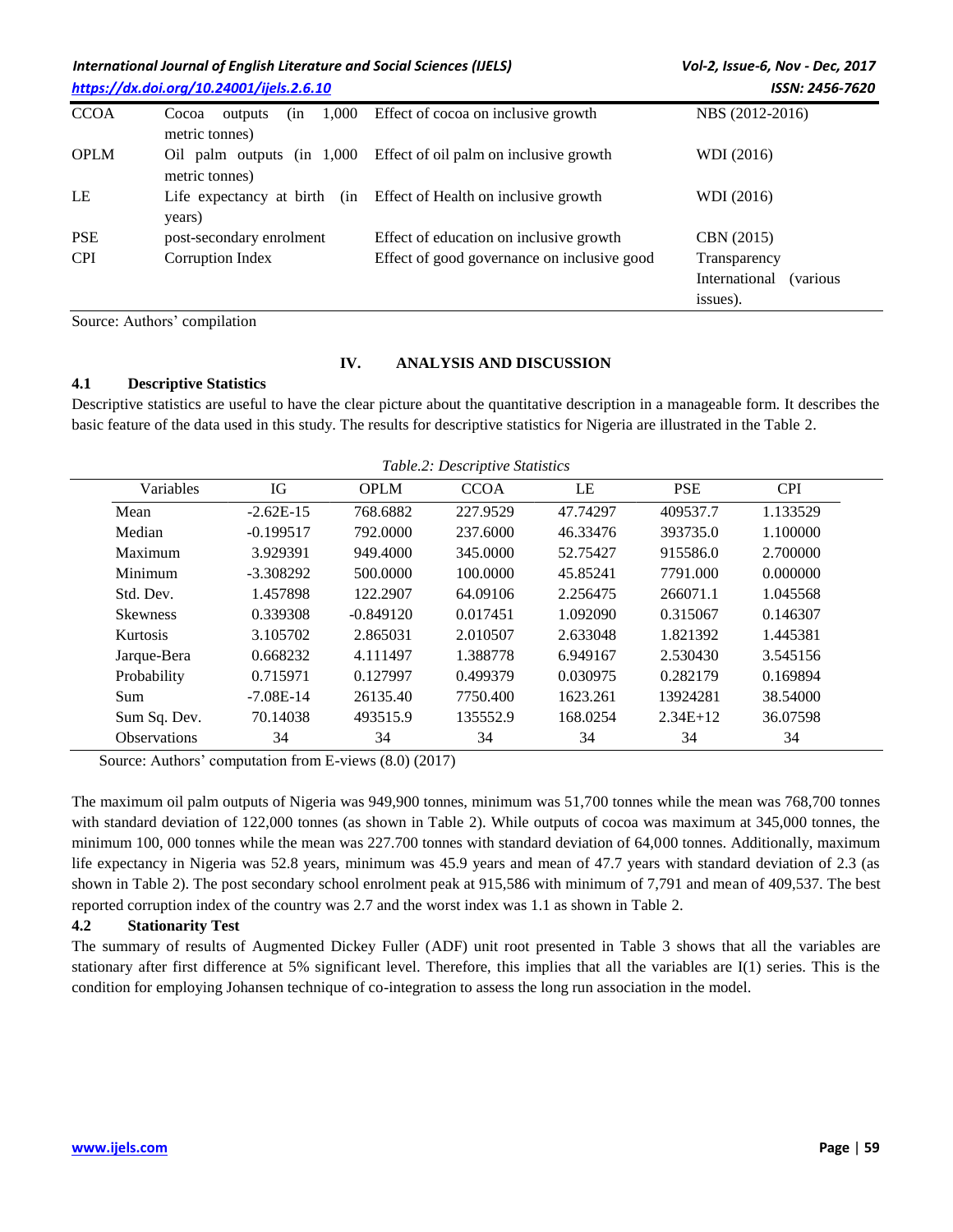#### *International Journal of English Literature and Social Sciences (IJELS) Vol-2, Issue-6, Nov - Dec, 2017 <https://dx.doi.org/10.24001/ijels.2.6.10>ISSN: 2456-7620*

| <b>Variables</b> | <b>ADF</b> Test        | 5% Mackinnon          | <b>Remark</b>  | Order of           |
|------------------|------------------------|-----------------------|----------------|--------------------|
|                  | <b>Statistic Value</b> | <b>Critical Value</b> |                | <b>Integration</b> |
| D(IG)            | $-7.1302$              | $-3.5578$             | Stationary     | I(1)               |
| IG               | $-3.1158$              | $-3.5529$             | Non-Stationary | I(0)               |
| D(InOPLM)        | $-8.5129$              | $-3.5578$             | Stationary     | I(1)               |
| InOPLM           | $-2.6932$              | $-3.5529$             | Non-Stationary | I(0)               |
| D(IncCOA)        | $-7.2272$              | $-3.5578$             | Stationary     | I(1)               |
| InCCOAP          | $-2.8818$              | $-3.5529$             | Non-Stationary | I(0)               |
| D(LE)            | $-4.8285$              | $-3.5628$             | Stationary     | I(1)               |
| LE               | $-0.3674$              | $-3.5529$             | Non-Stationary | I(0)               |
| D(InPSE)         | $-6.2961$              | $-3.5629$             | Stationary     | I(1)               |
| <i>InPSE</i>     | $-1.8391$              | $-3.5628$             | Non-Stationary | I(0)               |
| D(CPI)           | $-5.5169$              | $-3.5578$             | Stationary     | I(1)               |
| CPI              | $-2.6773$              | $-3.5590$             | Non-Stationary | I(0)               |

Source: Authors' computation using E-view (8.0)

#### **4.3 Co-integration Test**

The co-integration test establishes whether a long-run equilibrium relationship exist among the variables of interest.The Johansen Co-integration test employed confirmed the presence of long run association in the inclusive model employed (as shown in Table 4).

| Table.4: Summary of Co-integration Results |            |             |                         |                |                      |                |
|--------------------------------------------|------------|-------------|-------------------------|----------------|----------------------|----------------|
| Ho                                         | Ha         | Eigen value | <b>Trace Statistics</b> | 0.05           | Max-Eigen Statistics | 0.05           |
|                                            |            |             |                         | Critical Value |                      | Critical Value |
| $r=0$                                      | $r=1$      | 0.912325    | 227.3053                | 95.75366**     | 75.45761             | $40.07757**$   |
| r < 1                                      | $r=2$      | 0.856390    | 151.8477                | 69.81889**     | 60.16023             | 33.87687**     |
| r < 2                                      | $r=3$      | 0.732185    | 91.68747                | 47.85613**     | 40.84124             | 27.58434**     |
| r < 3                                      | $r=4$      | 0.585915    | 50.84622                | 29.79707**     | 27.33221             | 21.13162**     |
| r < 4                                      | $r=5$      | 0.520824    | 23.51401                | 15.49471**     | 22.80630             | 14.26460**     |
| r < 5                                      | $= 6$<br>r | 0.022571    | 0.707706                | 3.841466       | 0.707706             | 3.841466       |

Source: Authors' computation using E-view (8.0) NOTE: (\*\*) significant at 5% level of significance.

#### **4.4 Error Correction Mechanism (ECM)**

The ECM is used to correct for disequilibrium in a co-integrating relationship. This mechanism serves as a means of reconciling short run disequilibrium behaviour of an economic variable of interest with its long run behaviour. The coefficient of the parameters and the t-statistics or probability value are the two parameters used in error correction model. The coefficient is expected to possess negative sign, indicating that a convergence of the variables back to equilibrium path following every period of disequilibrium. The P-value is used to check the significance of the variables testing at 5 percent level (0.05)

| Table.5: Summary of Parsimonious ECM result |             |            |  |  |
|---------------------------------------------|-------------|------------|--|--|
| Dependent Variable: D(IGR)                  | Coefficient | P-value    |  |  |
|                                             |             |            |  |  |
| Constant                                    | 5.844606    | 0.7581     |  |  |
| $LCCOA(-1)$                                 | 2.446361    | $0.0004**$ |  |  |
| $LOPLM(-1)$                                 | 5.938945    | $0.0233**$ |  |  |
| $LLE(-1)$                                   | 6.265733    | 0.1987     |  |  |
| $LPSE(-1)$                                  | $-0.634002$ | 0.5765     |  |  |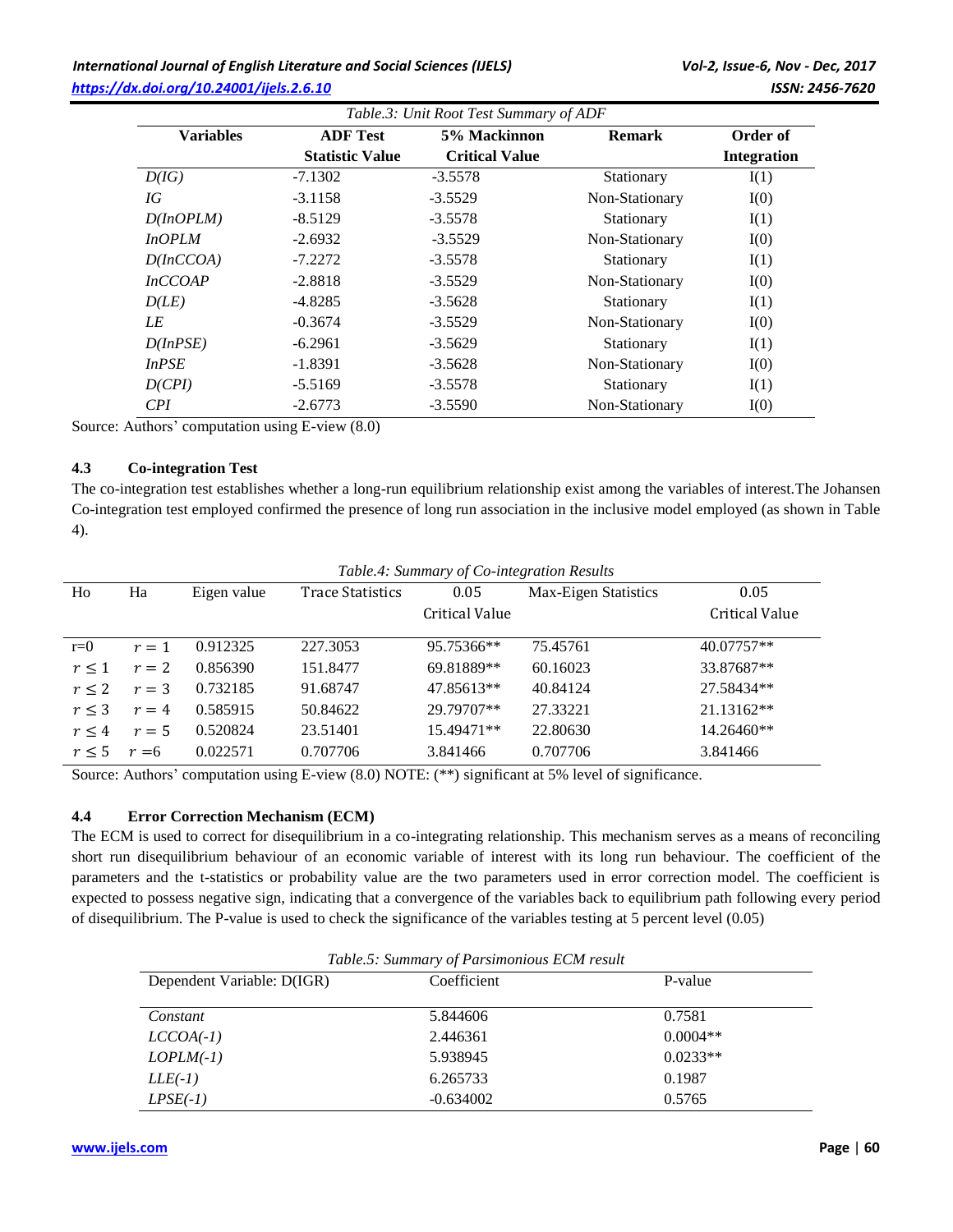## *International Journal of English Literature and Social Sciences (IJELS) Vol-2, Issue-6, Nov - Dec, 2017*

| https://dx.doi.org/10.24001/ijels.2.6.10 |             | <b>ISSN: 2456-7620</b> |
|------------------------------------------|-------------|------------------------|
| $CPI(-1)$                                | 0.153477    | 0.7410                 |
| $D(LCCOA(-1))$                           | 2.459422    | $0.0019**$             |
| $D(LCCOA(-2))$                           | 1.308994    | $0.0242**$             |
| $D (LOPLM(-1))$                          | 2.551076    | 0.2691                 |
| $D (LOPLM(-2))$                          | 1.588620    | 0.3263                 |
| $D(LLE(-2))$                             | 110.9326    | 0.1030                 |
| $D(LPSE(-1))$                            | 1.101948    | $0.0296**$             |
| $D(CPI(-2))$                             | 1.097502    | $0.0116**$             |
| $ECM(-1)$                                | $-0.944310$ | $0.0001**$             |
| Adj R square $= 0.719$                   |             |                        |
| Prob (F-statistic) = $0.0017$            |             |                        |

Source: Authors 'computation (2016) usingE-view (8.0) NOTE: (\*\*) significant at 5% level of significance.

The adjusted R square of 0.719 indicate that the explanatory variables jointly explained 71.9 percent variations in inclusive growth drive in Nigeria which is a good fit while other factors not captured in this model explained 28.1 percent variation. Also, the error correction term of this study is statistically significant at 5 percent and indicates that the model possessed 94.4 percent speed of adjustment. This implies that the model adjust fast back to equilibrium after any disturbance (as shown in Table 5). Likewise, the model possess overall statistical significance at 5 percent since probability value of F (0.0017) is less to 0.05.

The short run estimates of cocoa outputs in the last period (year) [D(LCOCOA (-1))], cocoa outputs in the previous two periods [D(LCOCOA (-2))], post-secondary school enrolment in the last period [D(POSTSEC(-1))] and corruption index in the previous two periods [D(COPI(-2))] were found confirm with expectation and statistically significant at 5 percent significant level (as shown in Table 5). Similarly, the long run estimates of cocoa outputs and oil palm outputs were found to be statistically significant at 5 percent significant level (as shown in Table 5). However, the short run estimates of oil palm and life expectancy confirmed with expectation but were statistically insignificant at 5 percent significance level. In the same vein, the long run estimates of life expectancy, post-secondary school enrolment and corruption index failed to confirm with expectation and were statistically insignificant at 5 percent significant level.

Specifically, 1 percent increase in cocoa outputs induces an improvement of 2.45 percent in inclusive growth and 1 percent raise in oil palm outputs induces 5.94 percent increase in inclusive growth in the long run. Similarly, 1 percent raise in cocoa outputs in the last period and last two periods induces 2.46 and 1.31 percent improvement in current inclusive growth respectively. Likewise, 1 percent increase in post-secondary enrolment in the last period and corruption index in the last two periods induces 1.1 and 1.09 percent in inclusive growth respectively (as shown in Table 5).

#### **4.5 Implicationof Findings**

The dynamic estimated result shows that cocoa outputs have the potential to drive inclusive growth even though the foreign exchange earning potential of cocoa has not been optimally utilized in Nigeria. This support the finding by Abolagba, Onyekwere, Agbonkpolor and Umar (2010) that cocoa export exert positive and significant effect on economic growth in the country while Uremadu, Onyele and Ariwa (2016) found positive but insignificant impact on economic growth. These varied findings from literature could be due to the fact that most of the cocoa trees in the country have almost attained 30 years of age with plummeting outputs. These old trees coupled with their vulnerability to pest attack are responsible for noticeable fluctuations quantity of cocoa outputs of the country (Alamu, 2013; Nwachukwu*et al*., 2008).

As expectation, this study found direct relationship between oil palm outputs and inclusive growth in Nigeria in the long run but insignificant in the short run. This is due to the fact that oil palm production stagnant from 1986 to 1993 and 1994 to 2007 which coincides with the indirect government involvement in agricultural production; the extension of export crops/processing facilities and the utilization of more modern technology (Antia-Obong&Bhattarai, 2012). Ugwu (2009) had equally found that oil palm positively influence the economy in the long run.

In addition, this study found that corruptive index exerts positive and significant effect on inclusive growth in the short run. This implies that increase in the corruption index indicate an improvement in the prevalence of corruption in the country. This is in line with the findings of Ajie and Oyegun (2015), Odi(2014) and Fabayo*et al.* (2011) that increase in the prevalence of corruption depresses the Nigerian economy. Similarly, Adewale (2011) and Odi (2011) asserted that corruption had crowding-out effect on economic growth in Nigeria.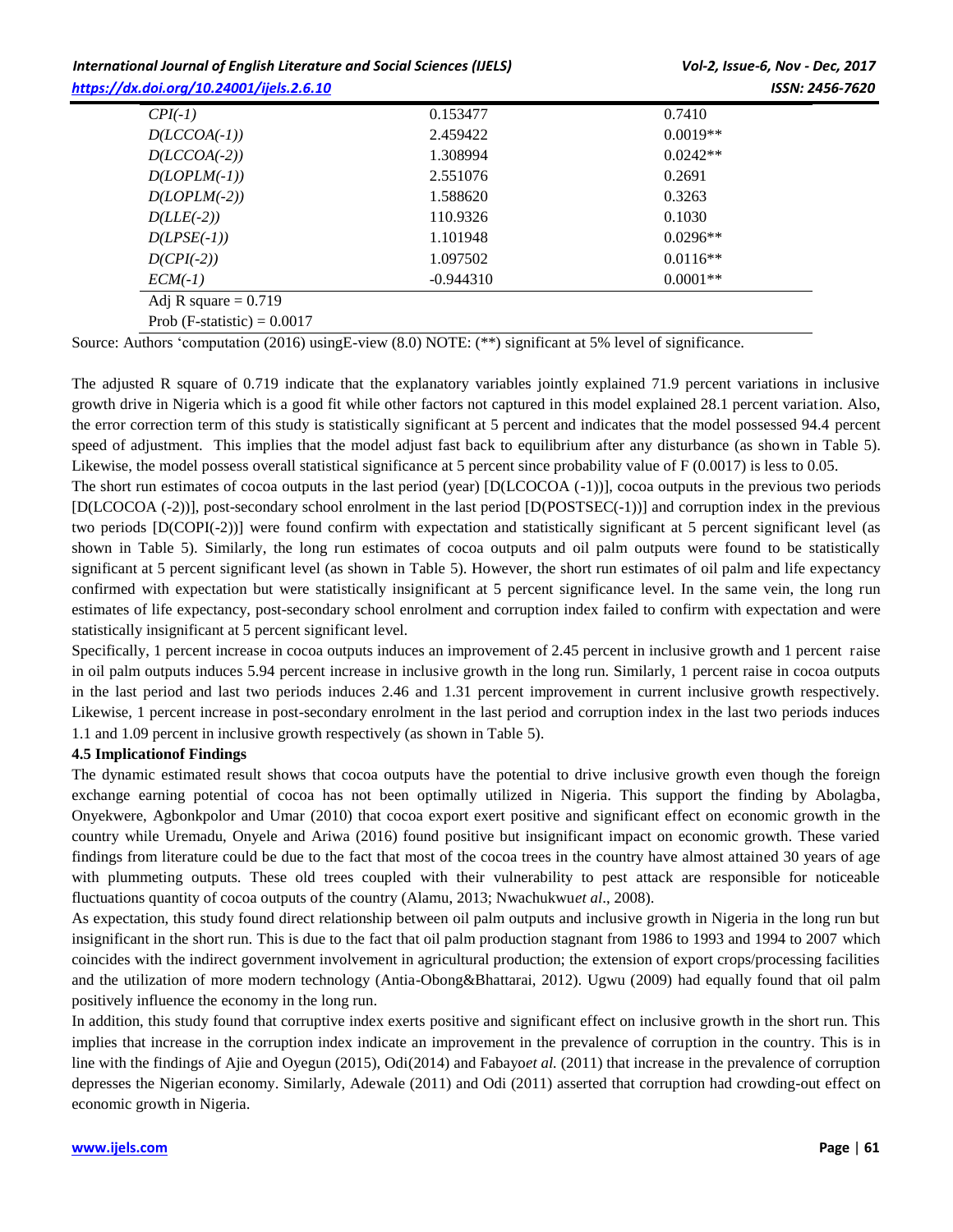#### **V. CONCLUSION**

There is a general consensus among some researchers that agriculture is less productive than other non-agricultural sectors, early research relating to the impact of agriculture in maintaining sustainable economic growth and development were qualitative in nature emphasising potential effect of inter-sectoral linkage between agricultural and industrial/manufacturing sector.Therefore, this study examines the impact of cocoa-oil palm production on inclusive growth in Nigeria, using endogenous growth theory which provides a theoretical framework for analysing persistent growth that is determine by the system governing the production process within the economy rather than by forces outside the system.

This study found that there is a long run association between cocoa-oil palm and per capita income in Nigeria. The Error Correction Mechanism tested the speed of adjustment of the model and reveals that the model adjusts fast back to equilibrium after any disequilibrium (at the 72 percent per year). Hence, concludes that sustained improvement in quantity and quality outputs from both cocoa and oil palm can advance inclusive growth in Nigeria. Thus, recommend that the Federal Government of Nigeria should broadly align agricultural spending and policy priorities in cocoa and oil palm production in order to stimulate qualitative growth in the sub-sector by giving financial and land support to actual farmers. Such support however, must be monitored and periodically reviewed in order to evaluate its effectiveness and prevent misallocation of funds. Also, the Federal Government of Nigeria should invest in activities that will promote agricultural gains which would lead to pro-poor growth. Such investments should include basic and applied agricultural research, agricultural extension and capacity building, irrigation development and agribusiness development. All these dimension of intervention will quicken and enhance the quality of cocoa and oil palm yields.

#### **REFERENCES**

- [1] Abolagba, E. O., Onyekwere, N. C., Agbonkpolor, B. N., & Umar, H. Y. (2010). Determinants of agricultural exports. *Journal of Human Ecology,* 29(3), 181-184.
- [2] Adebayo, A. A. (2006). Food security status in Nigeria: Pre and Post Economic deregulation Review. *International Journal of Economic Development Resource Investment*, *1,135-*150.
- [3] Adefila, J. O. (2013). Spatial effects of cocoa production on rural economy in Idanre-IfedoreArea, Ondo State of Nigeria.*Asian Economic and Social Society*, 3(2), *56-66,*
- [4] Adewale, S. B. (2011). The crowding-out effects of corruption in Nigeria: An empirical study. *Journal of Business Management and Economics,* 2(2), 59-68.
- [5] Adeyemo, A. O. (2015). Analyses of the determinants of palm oil production in Nigeria (1971-2010). *Greener Journal of Agricultural Science*, 5(4), 110-117.
- [6] Adofu, I., Abula, M. & Agama, J,M.. (2012). The effects of government budgetary allocation onagricultural output in Nigeria. *Sky Journal of Agricultural Research*, 1(1), 1 – 5.
- [7] Ajie, H. A. &Oyegun, G. (2015).Corruption and economic growth in Nigeria: An empirical analysis (1996 2013). *European Journal of Business and Management*, 7(5), 224-243.
- [8] Akpan, S. B., Edet, J., Udoh, & Umoren, A. A. (2012). Modelling the dynamic relationship between food crop output volatility and its determinants in Nigeria. *Journal of Agricultural Science,*4(8),36 – 47.
- [9] Alamu, S. A. (2013). Analysis of seedling subsidy policy and cocoa production in South-West Nigeria. *Journal of Educational and Social Research*, 3(4), 59-68.
- [10]Alfredo, S. (2010). Growth, poverty and inequality: From Washington consensus to inclusive growth. DESA Working Paper No.100
- [11]Aliyu, A. A. (2011).Nigeria's oil boom period (1973-1983): Was agriculture really neglected*? International Journal of Statistics and Applications*, 1(1), 1-9.
- [12]Antia-Obong, E.A &Bhattarai, K. R. (2012). Growth trends and sources of output growth for oil palm and groundnutproduction in Nigeria (1961-2007). *Trends in Agricultural Economics, 3*(5), 96-103.
- [13]Asian Development Bank (2013). Framework of inclusive growth: Key indicators for Asia and the Pacific.
- [14]Awotide, O.D. (2004) Resource use efficiency and inputs institutions in upland rice production InOgun State, Nigeria. Unpublished PhD Thesis, Department of Agricultural Economics, University of Ibadan.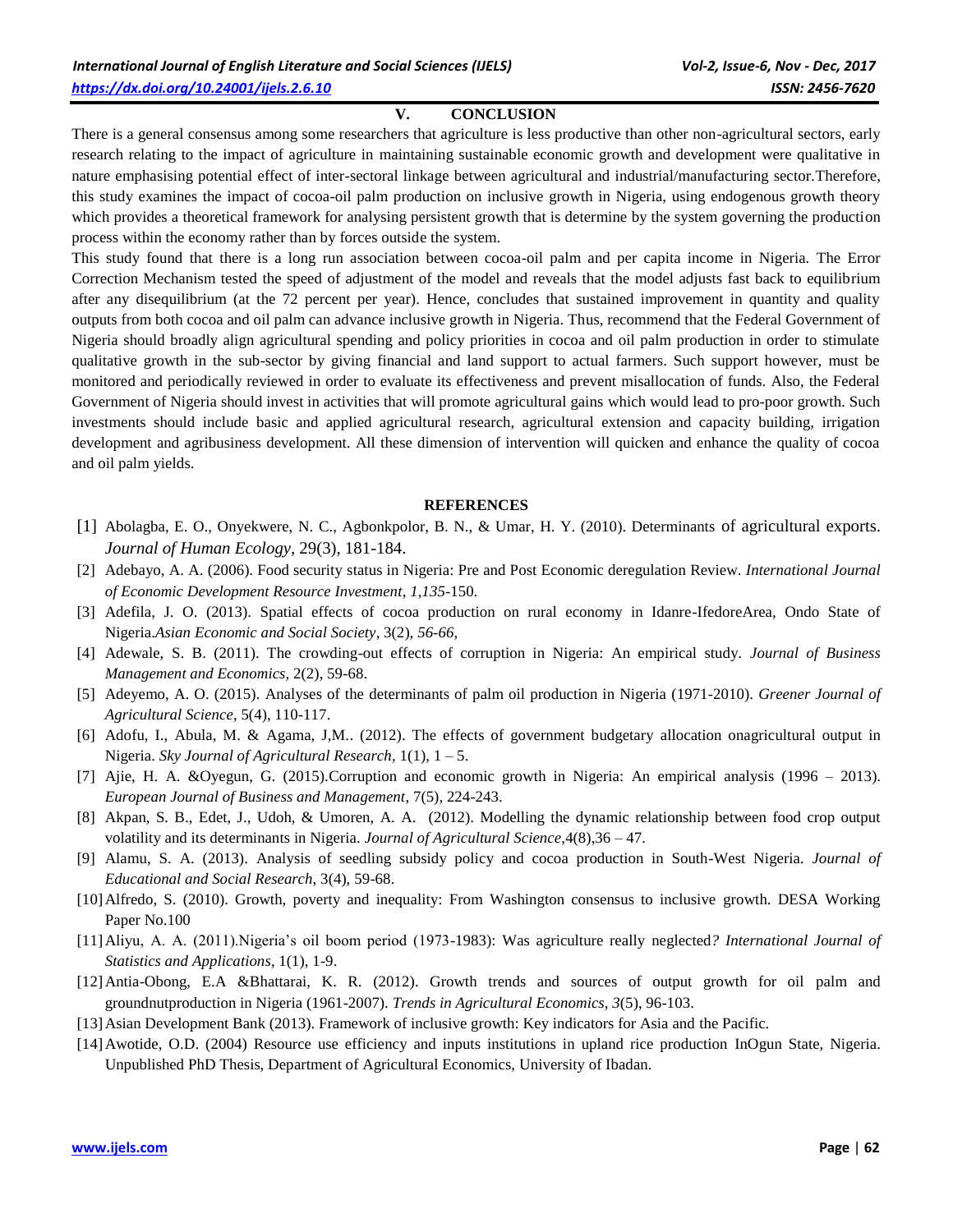- [15]Awokuse, T. O. (2009). Does agriculture really matter for economic growth in developingcountries? Selected Paper prepared for presentation at the American Agricultural Economics Association Annual Meeting, Milwaukee, WI, July 28, 2009
- [16]Ayinde, O. E., Muchie, M., Adenuga, M. O., Jesudun, F. I., Olagunju, & Adewunmi, M. O. (2012). Food security and emerging innovations in oil palm production in Osun State, Nigeria.*Pakistan Journal of Nutrition*, 11 (11), 1009-1013.
- [17]Central Bank of Nigeria (2015). CBN Statistical Bulletin, Vol. 26, Abuja
- [18]Commission on Growth and Development. (2008). The growth report: Strategies for sustained growth and inclusive development. Washington DC: The International Bank for Reconstruction and Development/World Bank, on behalf of the Commission on Growth and Development. Available at https://openknowledge.worldbank.org/bitstream/handle/10986/6507/449860PUB0Box3101OFFICIAL0USE0ONLY1.pdf?s equence
- [19]Elena, I. &Sushana, L. (2010).Inclusive growth analytics: Framework policy research.*World Bank, Economic Policy and Debt Department, Economic Policy Divisio*n WP: No.4851.
- [20]Fabayo, J. A.,Posu, S. M. A., &Obisanya, A. A. (2011). Corruption and the investment climate in Nigeria. *Journal of Economic and Sustainable Development*, 2(4), 10-16.
- [21]Ianchovichina, E. &Lundstrom, S. G. (2009). Inclusive growth analytics: Framework and application. *Policy Research Working Paper Series* 4851, the World Bank.
- [22]Izuchukwu, O. (2011). Analysis of the contribution of agricultural sector on the Nigerian economic development. *World Review of Business Research*, (1), 1, 191 – 200.
- [23]NBS (2016). National Bureau of Statistics: Socio-Economic Survey of Nigeria, Abuja. Nwachukwu, I. N., Ehumadu, F.C., Mayeha, R.O.., Nwaru, J.C., Agwo, N.M. &Onwumere, J.I. (2008).Empiricalassessment of Nigeria's agricultural export and economic welfare. MPRA, 12631, 2-38.
- [24]Odi, N. (2014). Impact of corruption on economic growth in Nigeria.*Mediterranean Journal of Social Sciences,* 5(6), 41-46.
- [25]Odi, N. (2014). Agricultural financing in Nigeria: An empirical study of Nigerian Agricultural Co-operative and Rural Development Bank (NACRDB): 1990-2010. *Journal of Management Research,* 5(2), 11-20.
- [26]Ogundele, O. O. &Okoruwa, V. O. (2006). Technical efficiency differentials in rice production technologies in Nigeria. *African Economic Research Consortium Research Paper*No. 154.
- [27]Olaiya, T. A. (2016). Examining the political-economy of cocoa exports in Nigeria.*International Journal of Applied Economics and Finance*, 10, 1-13.
- [28]Osabohien, R. A., Osabuohien, E. & Urhie, E (2017). Food Security, Institutional Framework and Technology: Examining the Nexus in Nigeria using ARDL Approach. *Current Nutrition & Food Science, 13(4),* 1-10.
- [29]Osabuohien, E.S (2014).Large-scale agricultural land investments and local institutions in Africa: The Nigerian Case. *Land Use Policy*, *39* (July), 155-165.
- [30]Osarenren, C. O. & Emokaro, C. O. (2015). Profitability of cocoa production under differentmanagement systems in Edo State, Nigeria. *Nigerian Journal of Agriculture, Food and Environment*, 11(1), 38-43.
- [31]Ozurumba, B. A. &Onuorah, A. C. (2016).Sectoral performance and inclusive growth in Nigeria (1990-2013): An assessment. *International Journal of Innovation and Economic Development,* 1(6), 55-72.
- [32]Paramasivan, S., Mani, K. M.&Utpal, C. (2014). A theoretical model for inclusive economic growth in Indian Context. *International Journal of Humanities and Social Science,* 4(13), 229-235.
- [33]Philips, D., NkonyaE.,PenderJ.,Wale O., &Ayoola, O. (2009). Contract to increasing agricultural productivity in Nigeria. *International Food Policies Research institute*, 6, 1-32.
- [34]Rauniar, G. & Kanbur, R. (2010). Inclusive growth and inclusive development: A review and synthesis of Asian Development Bank Literature. *Journal Asian Pacific Economy*, 41(4), 455-465.
- [35]Spence, R. (2009). "Economic growth" in Deneulin, S. and Shahani, L (eds.) *An Introduction to the Human Development and Capability Approach*, Earthscan/IDRC.

[36] Stewart, R. (2000). Welcome Address Proceedings of the 7<sup>th</sup> World Sugar Farmers Conference. [36]Durban.www.sugaronline.com/sugarindustry/index.htm (Last accessed April 16 2012, now discontinued)